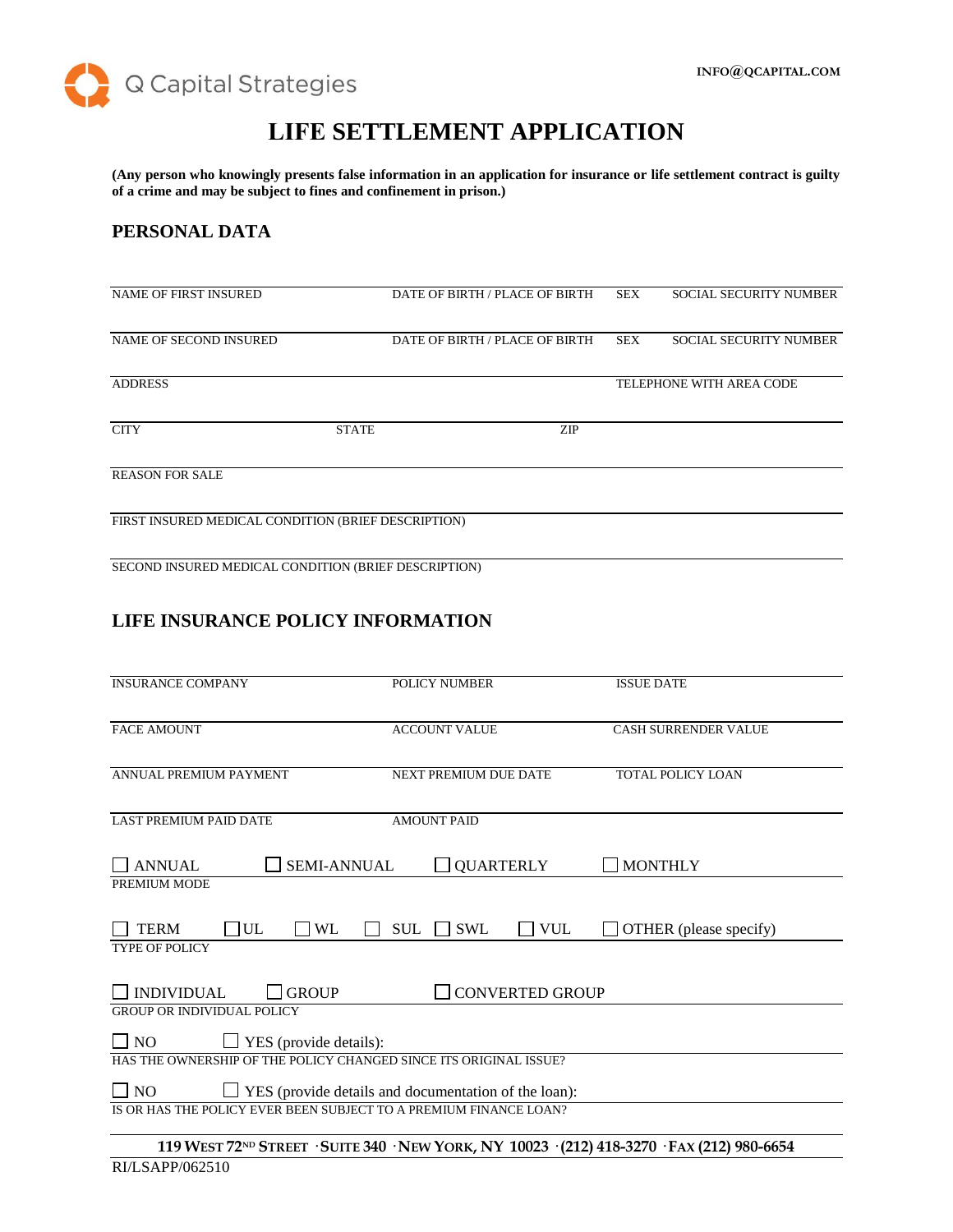#### *POLICY OWNER(S)*

| NAME OF POLICY OWNER(S)                                                   |          |                          | SOCIAL SECURITY OR TAX ID NUMBER |                          |
|---------------------------------------------------------------------------|----------|--------------------------|----------------------------------|--------------------------|
| NAME OF PRESIDENT (IF CORPORATE OWNED)                                    |          |                          | NAME OF CORPORATE SECRETARY      |                          |
| NAME OF MANAGER (IF LLC OWNED)                                            |          |                          |                                  |                          |
| NAME OF TRUSTEE (S) (IF TRUST OWNED)                                      |          |                          | <b>DATE OF TRUST</b>             | <b>SITUS OF TRUST</b>    |
| <b>ADDRESS</b>                                                            |          |                          |                                  | TELEPHONE WITH AREA CODE |
| <b>CITY</b>                                                               |          |                          | <b>STATE</b>                     | ZIP                      |
| If individually owned, has Policy Owner ever been? (check all that apply) |          |                          |                                  |                          |
| $\Box$ Married                                                            | Divorced | <b>Legally Separated</b> | Widowed                          | Bankrupt                 |

If more than one policy is being submitted, please attach an additional page including Policy Owner(s) and life insurance policy information as requested above.

### **MEDICAL INFORMATION**

#### **FIRST INSURED**

| OCCUPATION (if retired, previous occupation) | <b>SPOUSE'S MAIDEN NAME</b> |                          |  |
|----------------------------------------------|-----------------------------|--------------------------|--|
| <b>FATHER'S NAME</b>                         | <b>MOTHER'S MAIDEN NAME</b> |                          |  |
| NAME OF PRIMARY PHYSICIAN                    | TELEPHONE WITH AREA CODE    |                          |  |
| <b>ADDRESS</b>                               |                             |                          |  |
| <b>CITY</b>                                  | <b>STATE</b>                | <b>ZIP</b>               |  |
| NAME OF SPECIALIST PHYSICIAN                 | <b>SPECIALTY</b>            | TELEPHONE WITH AREA CODE |  |
| <b>ADDRESS</b>                               |                             |                          |  |
| <b>CITY</b>                                  | <b>STATE</b>                | ZIP                      |  |
|                                              |                             |                          |  |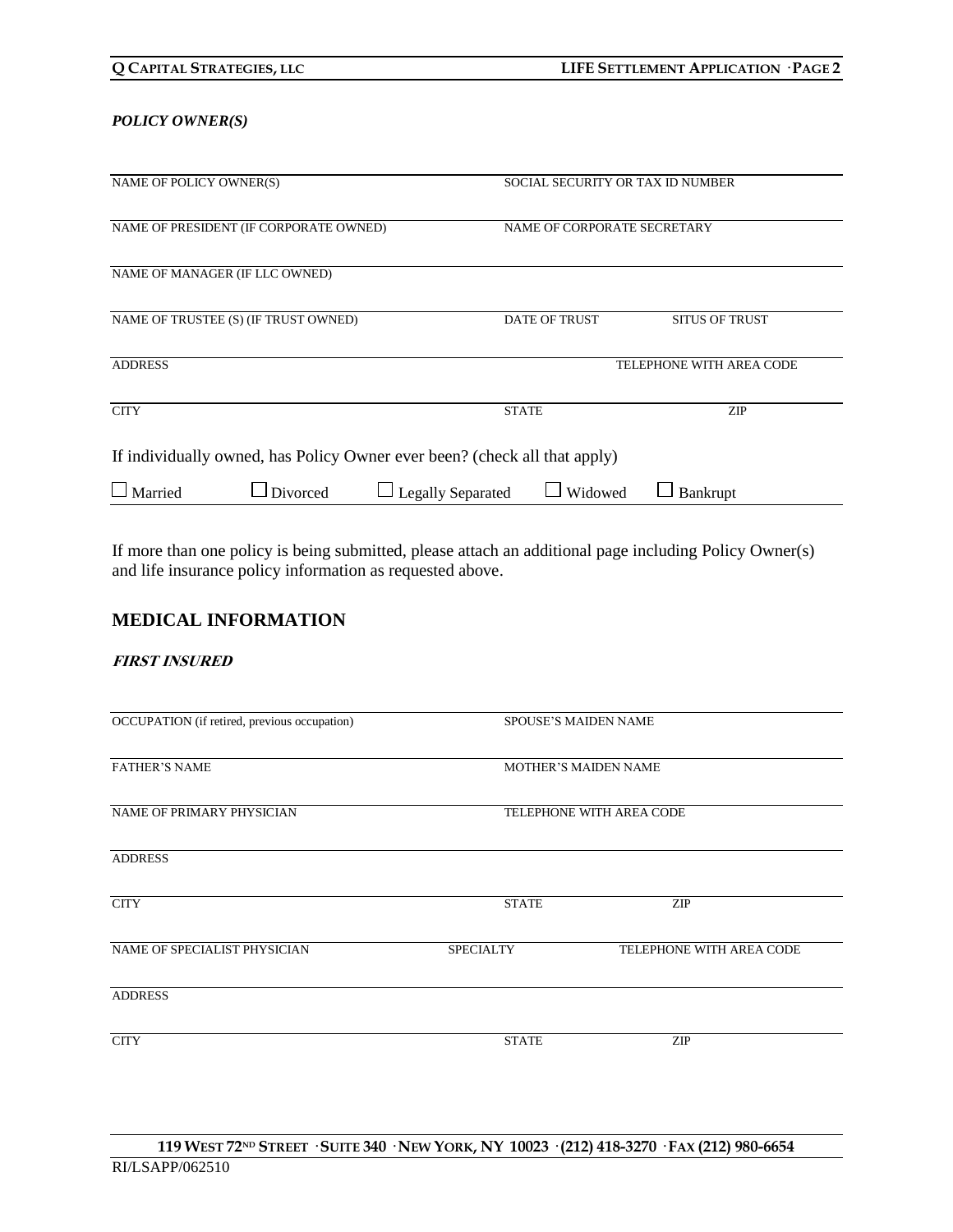#### **SECOND INSURED**

| OCCUPATION (if retired, previous occupation) |                             | <b>SPOUSE'S MAIDEN NAME</b> |  |
|----------------------------------------------|-----------------------------|-----------------------------|--|
| <b>FATHER'S NAME</b>                         | <b>MOTHER'S MAIDEN NAME</b> |                             |  |
| NAME OF PRIMARY PHYSICIAN                    | TELEPHONE WITH AREA CODE    |                             |  |
| <b>ADDRESS</b>                               |                             |                             |  |
| <b>CITY</b>                                  | <b>STATE</b>                | <b>ZIP</b>                  |  |
| NAME OF SPECIALIST PHYSICIAN                 | <b>SPECIALTY</b>            | TELEPHONE WITH AREA CODE    |  |
| <b>ADDRESS</b>                               |                             |                             |  |
| <b>CITY</b>                                  | <b>STATE</b>                | <b>ZIP</b>                  |  |

If there are any other physicians who have treated the Insured(s) in the last five years, please attach an additional page including full name of physician(s), specialty, address and telephone number with area code.

#### *The following will be needed to obtain an offer:*

- Copy of the insurance policy and current statement of values
- In-force illustrations showing zero cash value at maturity:
	- If Universal Life policy, submit minimum premium payments
	- If Term policy, submit a current illustration and a conversion illustration to a permanent policy showing minimum premium payments
	- If Whole Life policy, submit a vanishing premium illustration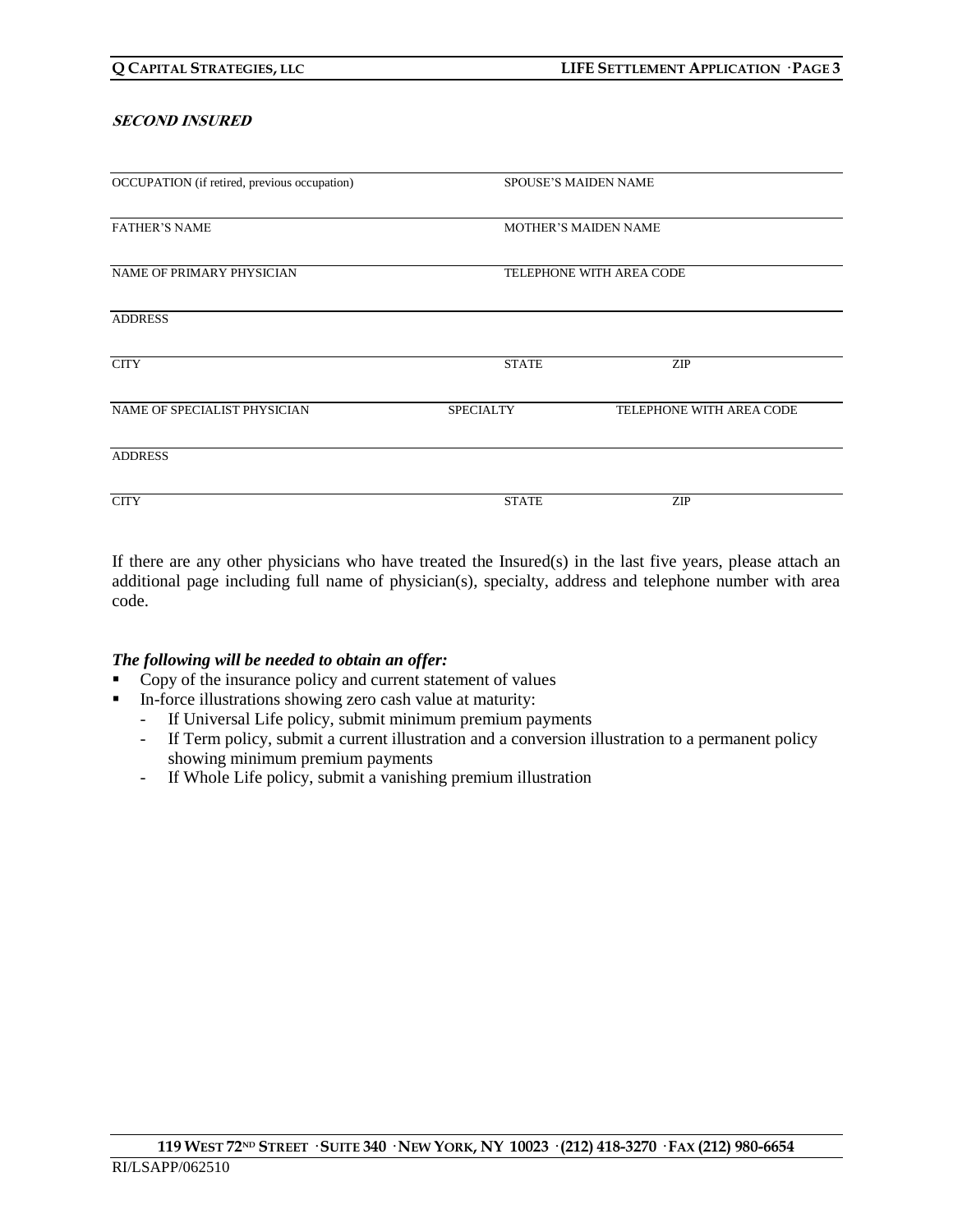I/We state that the information in this Life Settlement Application is to the best of my/our knowledge and belief to be truthful, correct and complete.

### **ANY PERSON WHO KNOWINGLY PRESENTS FALSE INFORMATION IN AN APPLICATION FOR INSURANCE OR LIFE SETTLEMENT CONTRACT IS GUILTY OF A CRIME AND MAY BE SUBJECT TO FINES AND CONFINEMENT IN PRISON**

| <b>SIGNATURE OF FIRST INSURED</b>           | DATE        |
|---------------------------------------------|-------------|
| SIGNATURE OF SECOND INSURED (IF APPLICABLE) | DATE        |
| SIGNATURE OF POLICY OWNER(S)                | <b>DATE</b> |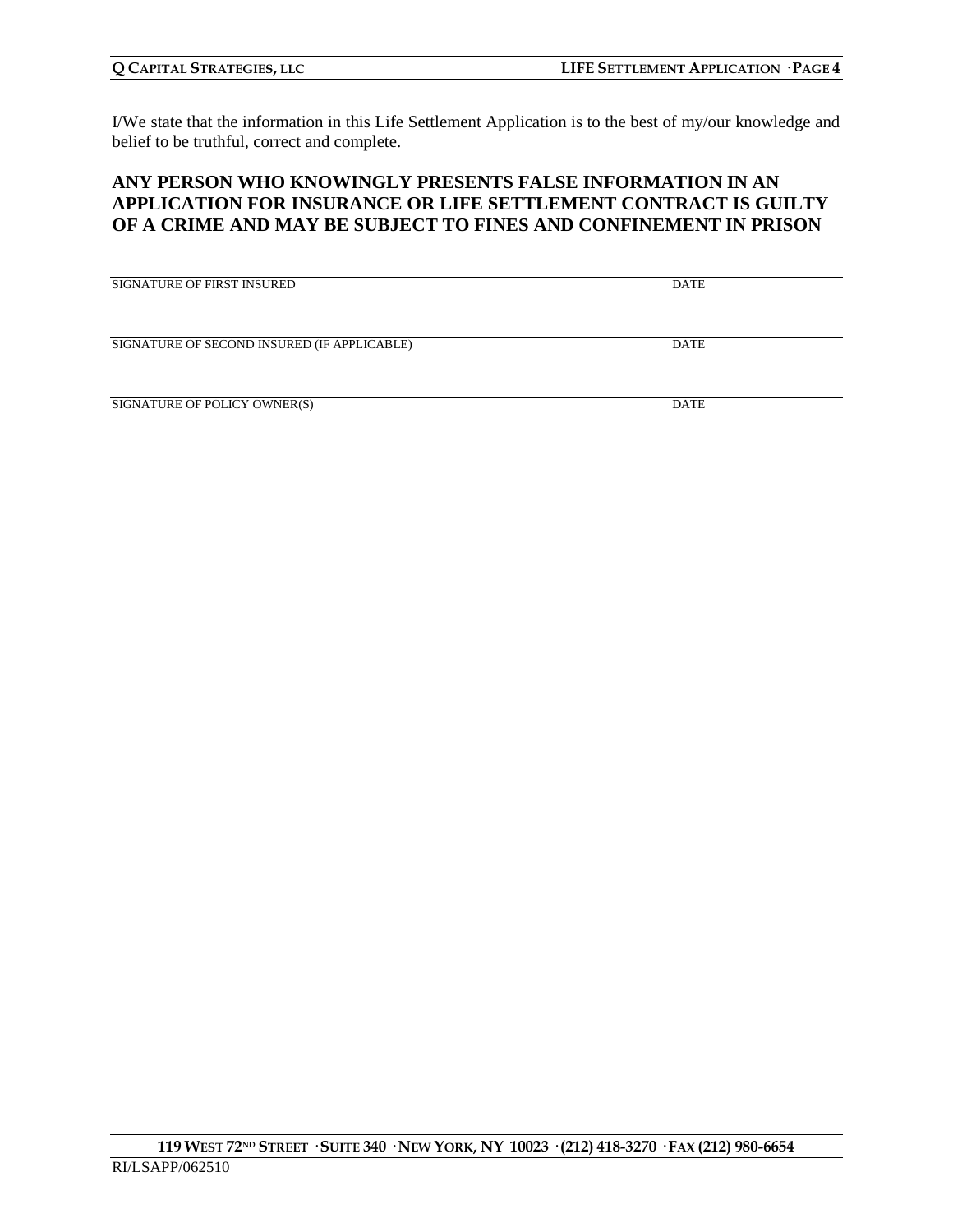# **AUTHORIZATION FOR RELEASE AND USE OF MEDICAL AND/OR INSURANCE INFORMATION (signed by the Insured(s) and Policy Owner(s))**

I/We hereby authorize any physician, medical practitioner, hospital, clinic or any other medical facility, insurance support organization, pharmacy, government agency, insurance company, group policyholder, employer, benefits plan administrator, or any other institution or person to provide Q Capital Strategies, LLC and/or its authorized representatives or assignees, to any «contractterm» settlement broker utilized by the Policy Owner(s), and to the insurance company that issued the life insurance policy covering the life of the Insured(s) any and all information as to diagnosis, treatment and prognosis with respect to any physical or mental condition of the Insured(s) including psychiatric condition, or drug and alcohol abuse.

This Authorization allows for the disclosure, inspection and copying of any and all records, reports, and/or documents, including any underlying data, regarding the care and treatment of the Insured(s) and any other information in your possession concerning any treatment or hospitalization, including but not limited to, all testing materials completed by or administered to the Insured(s), along with any and all medical bills in your possession and control.

I/We understand that the information authorized for release may also include personal information and insurance policy information, including but not limited to, forms, riders and amendments concerning the life insurance policy(ies) on which I/We are the Policyowner(s) or Insured(s).

This Authorization allows Q Capital Strategies, LLC and its authorized representatives and assignees to use the medical or insurance information, and to disclose such information to their funding sources, their medical underwriters, insurers and contingency reinsurers. The Authorization set forth is granted to Q Capital Strategies, LLC, each subsequent owner of the Policy, and any party who is a potential purchaser of the Policy from any subsequent owner, and their respective funding sources and their authorized representatives, medical underwriters, insurers and contingency reinsurers. The receipt, use and disclosure of the information obtained pursuant to this Authorization is for the purpose of pursuing and completing the sale or resale of life insurance policy(ies) on which I/We are the Policy Owner(s) or Insured(s), and permitting Q Capital Strategies, LLC or any subsequent Policy Owner(s) to obtain any amounts payable to the owner or beneficiary of the Policy(ies). I/We hereby expressly authorize such receipt, use and disclosure.

I/We agree that a photographic copy or facsimile of this Authorization shall be valid as the original. I/We agree that this Authorization shall remain valid for the lifetime of the undersigned Insured (or the last to survive if more than one undersigned Insured), absent any provision of any applicable state statute or regulation to the contrary, in which event it shall remain valid for the maximum period permitted thereunder. I/We understand that all medical information will be kept strictly confidential and will not be released to the Medical Information Bureau.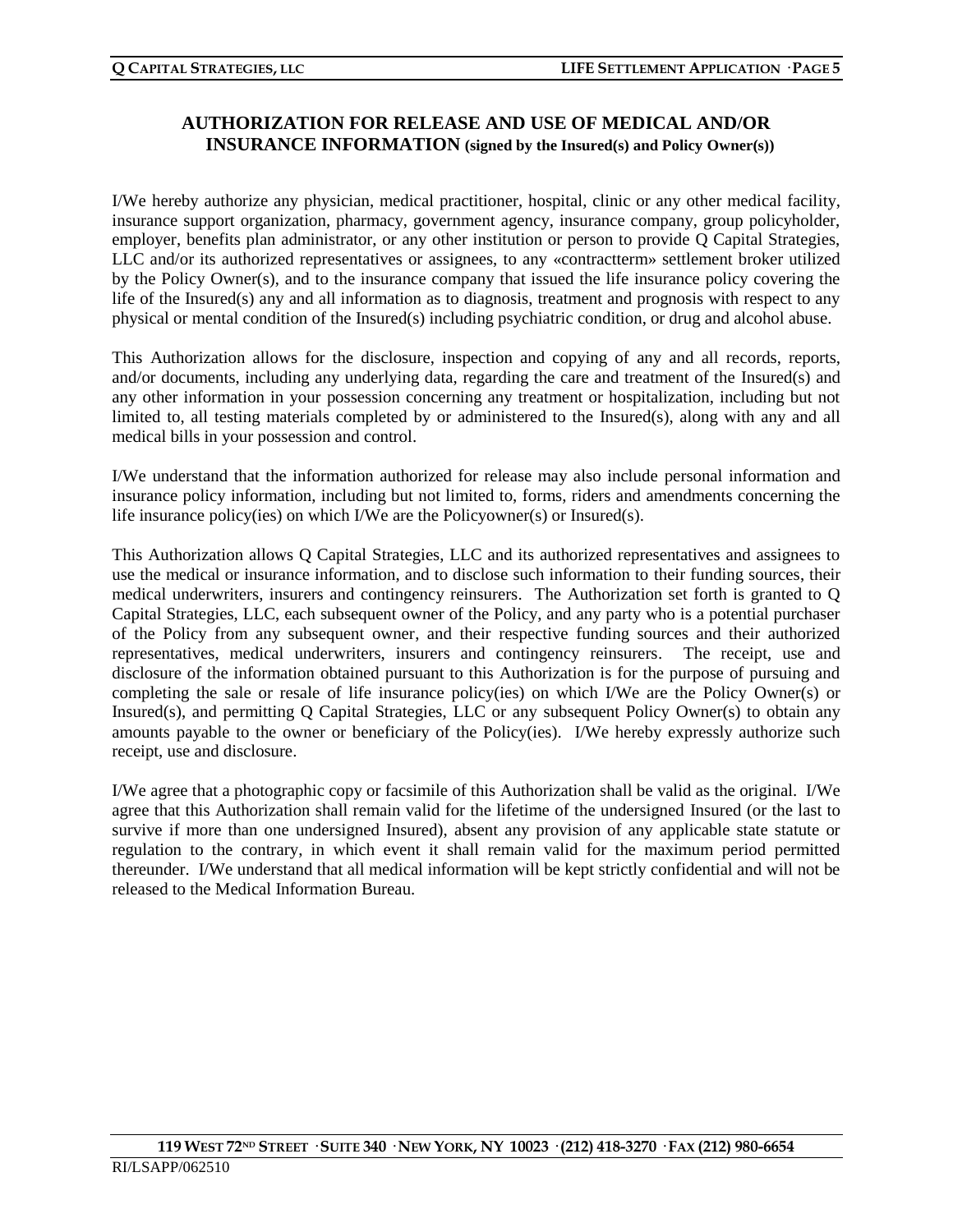This Authorization shall be witnessed by a person who does not have a financial or beneficial interest, directly, or indirectly, in the life settlement transaction.

I/We state that the information in this Life Settlement Application is to the best of my/our knowledge and belief to be truthful, correct and complete.

### **ANY PERSON WHO KNOWINGLY PRESENTS FALSE INFORMATION IN AN APPLICATION FOR INSURANCE OR LIFE SETTLEMENT CONTRACT IS GUILTY OF A CRIME AND MAY BE SUBJECT TO FINES AND CONFINEMENT IN PRISON**

| NAME OF FIRST INSURED   | <b>SIGNATURE</b> | <b>DATE</b> |
|-------------------------|------------------|-------------|
|                         |                  |             |
|                         |                  |             |
|                         |                  |             |
|                         |                  |             |
| NAME OF SECOND INSURED  | <b>SIGNATURE</b> | <b>DATE</b> |
|                         |                  |             |
|                         |                  |             |
|                         |                  |             |
| NAME OF POLICY OWNER(S) | <b>SIGNATURE</b> | DATE        |
|                         |                  |             |
|                         |                  |             |
|                         |                  |             |
| <b>NAME OF WITNESS</b>  | <b>SIGNATURE</b> | <b>DATE</b> |
|                         |                  |             |

**PHOTOCOPIES AND/OR FACSIMILES OF THIS DOCUMENT SHALL BE AS VALID AS THE ORIGINAL**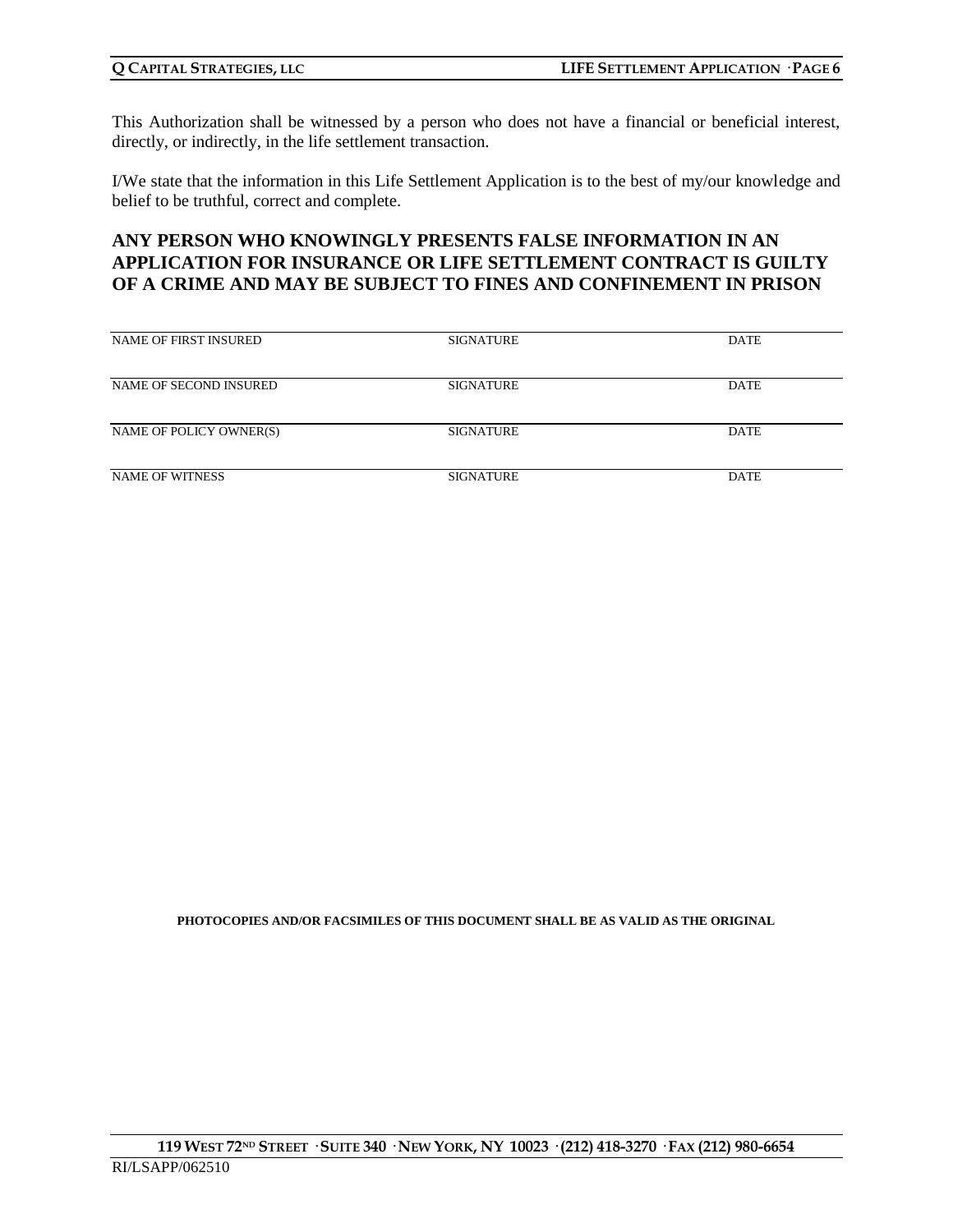#### **AUTHORIZATION FOR RELEASE OF INSURANCE POLICY INFORMATION** (signed by the Policy Owner(s))

I/We hereby authorize the insurance company to release directly to Q Capital Strategies, LLC and/or its authorized representatives or assignees any and all information and forms in connection with the policy(ies) listed below (including, but not limited to, verification of coverage, any illustrations or any conversions, thereat). As per my/our specific instructions as the Policy Owner(s), please provide the requested information to Q Capital Strategies, LLC directly and forward a copy to the undersigned Policy Owner(s).

I/We agree that a photographic copy or facsimile of this Authorization shall be valid as the original.

I/We agree that this Authorization shall remain valid for three years, absent any provision of any applicable state statute or regulation to the contrary, in which event it shall remain valid for the maximum period permitted thereunder.

This Authorization shall be witnessed by a person who does not have a financial or beneficial interest, directly or indirectly, in the life settlement transaction.

I/We state that the information in this Life Settlement Application is to the best of my/our knowledge and belief to be truthful, correct and complete.

## **ANY PERSON WHO KNOWINGLY PRESENTS FALSE INFORMATION IN AN APPLICATION FOR INSURANCE OR LIFE SETTLEMENT CONTRACT IS GUILTY OF A CRIME AND MAY BE SUBJECT TO FINES AND CONFINEMENT IN PRISON**

| NAME OF POLICY OWNER(S) | <b>SIGNATURE</b>         | <b>DATE</b>                      |
|-------------------------|--------------------------|----------------------------------|
| <b>ADDRESS</b>          |                          | SOCIAL SECURITY OR TAX ID NUMBER |
|                         |                          |                                  |
| <b>CITY</b>             | <b>STATE</b>             | ZIP                              |
| POLICY NUMBER 1         | <b>INSURANCE COMPANY</b> |                                  |
|                         |                          |                                  |
| POLICY NUMBER 2         | <b>INSURANCE COMPANY</b> |                                  |
| POLICY NUMBER 3         | <b>INSURANCE COMPANY</b> |                                  |
| <b>NAME OF WITNESS</b>  | <b>SIGNATURE</b>         | <b>DATE</b>                      |
|                         |                          |                                  |
|                         |                          |                                  |

**PHOTOCOPIES AND/OR FACSIMILES OF THIS DOCUMENT SHALL BE AS VALID AS THE ORIGINAL**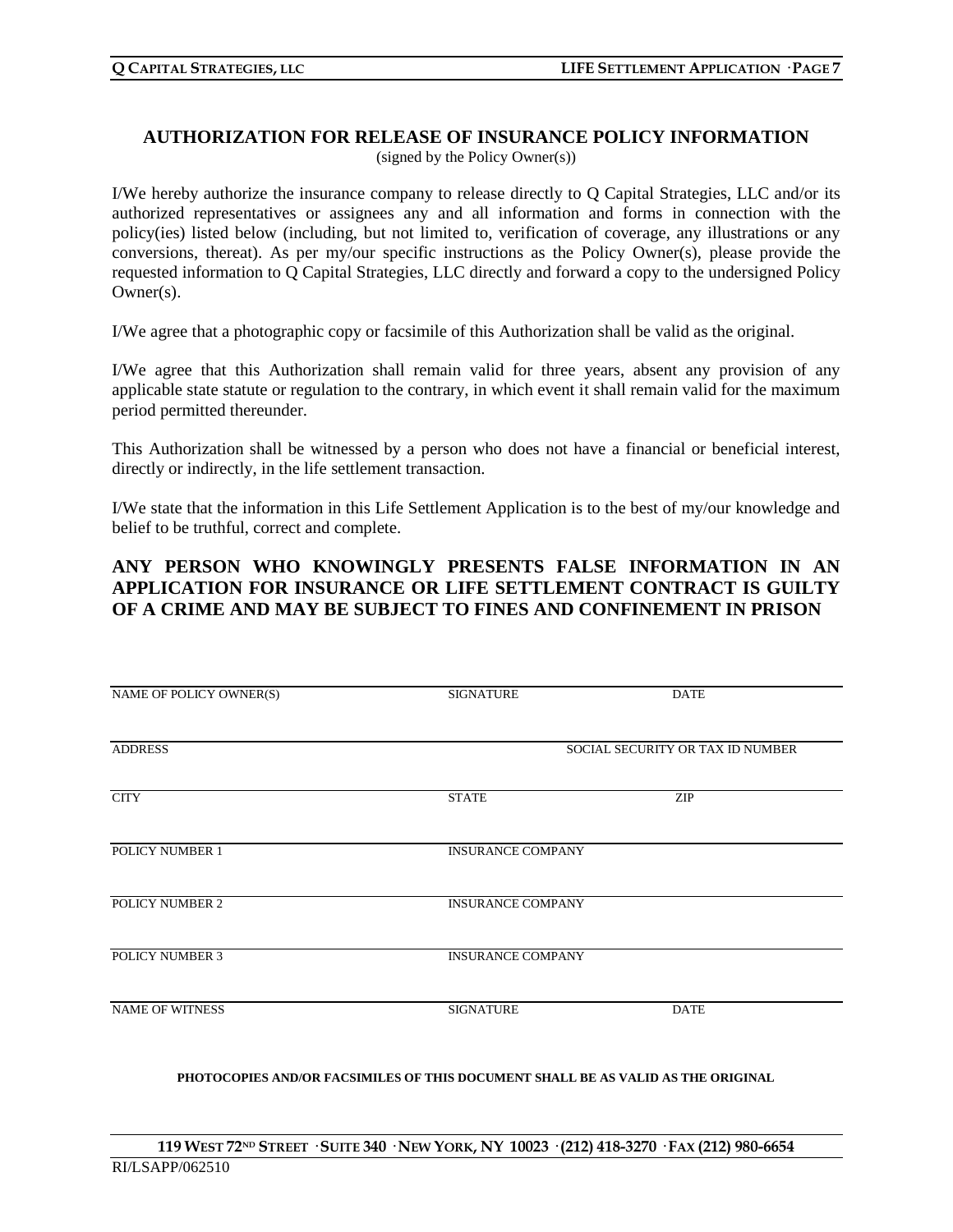#### **PERSONAL ACKNOWLEDGEMENT**

(signed by the Policy Owner(s))

I/We represent and warrant that (a) the information contained in this Application is correct and accurate, (b) that Q Capital Strategies, LLC, and its authorized representatives and assignees, and their funding sources and their medical underwriters, contingency insurers and reinsurers and purchasers of life insurance policies may rely thereon and (c) I/We will immediately notify Q Capital Strategies, LLC of any changes in the information. I/We further give consent to Q Capital Strategies, LLC, and its authorized representatives or assignees, to disclose this Application and any information gathered while processing it as necessary for the purpose of completing the sale and resale of the life insurance policy(ies) listed herein and permitting Q Capital Strategies, LLC or any subsequent Policy Owner(s) of the policy(ies) listed in this Application to obtain any amounts payable to them as owner or beneficiary of the policy(ies). I/We acknowledge that I/We are submitting this Application to Q Capital Strategies, LLC to evaluate the sale of the life insurance policy(ies) listed herein and that Q Capital Strategies, LLC is under no obligation to purchase the policy(ies). I/We acknowledge that Q Capital Strategies, LLC may contact me/us regarding information contained in this Application.

The Acknowledgement set forth above is made to Q Capital Strategies, LLC, and deemed to be made to each subsequent owner of the Policy and any party who is a potential purchaser of the Policy from any subsequent owner.

I/We understand the entering into a Life Insurance Settlement Contract could limit my ability to purchase future insurance.

I/We understand that some or all of the proceeds from a «ContractTerm» Insurance Settlement may be taxable and that I/We are encouraged to consult with an attorney or tax advisor concerning this transaction. I/We also acknowledge that neither Q Capital Strategies, LLC nor any of its affiliates or representatives has made any representations or provided any advice concerning the possible tax consequences or treatment of the proceeds of this transaction.

I/We understand that the receipt of payment pursuant to a life settlement contract may affect eligibility for public assistance programs such as Medicaid, supplementary social security income, food stamps or other governmental benefits or entitlements. Receipt of payment pursuant to a life settlement contract may be taxable. Prior to applying for a life settlement contract, a life insurance policy owner should consult with the appropriate social services agency concerning how receipt of life settlement proceeds will affect the eligibility of the recipient and the recipient's spouse or dependents, and with a qualified tax advisor. I/We understand that a transaction where I/we are asked by another person to buy a life insurance policy or if I/we plan to buy the life insurance policy with the primary purpose of selling it to another person may be prohibited by Rhode Island law.

I/We acknowledge the receipt of the consumer information booklet.